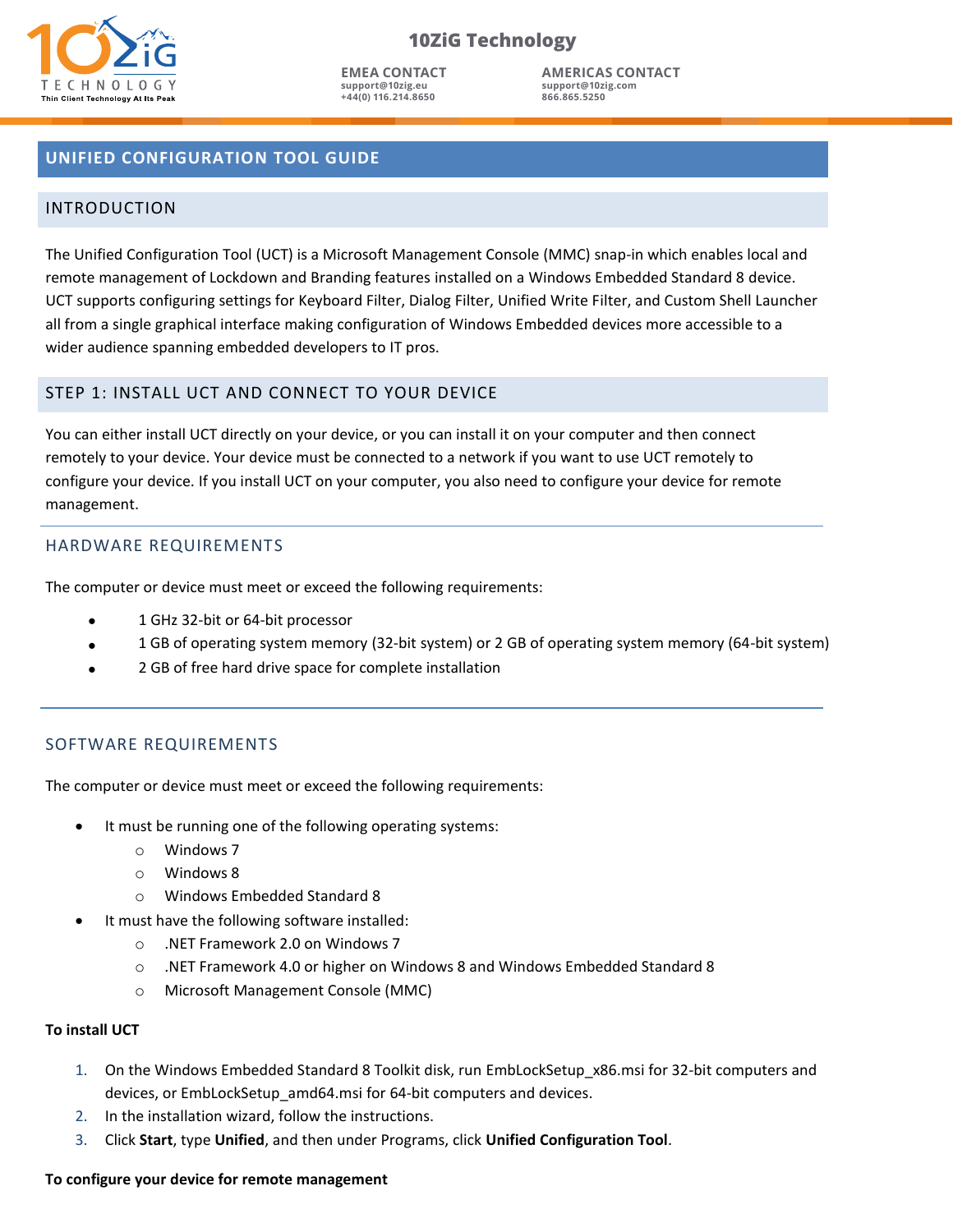

**EMEA CONTACT support@10zig.eu +44(0) 116.214.8650**

**AMERICAS CONTACT support@10zig.com 866.865.5250**

- 1. In UCT, press F1 to open Help.
- 2. In the Help window, navigate to **Configure a Device for Remote Management**, and then follow the instructions.

### **To connect UCT to a Windows Embedded Standard 8 device**

1. In UCT, on the **Actions** pane, select **Connect to Device**.



- 2. In the **Select Computer** dialog box, do one of the following:
	- If you installed UCT on your Standard 8 device, select **Local Computer**, and then click **OK**.
	- If you installed UCT on your computer, select **Another Computer**, and then do the following:
		- In the text box, enter the name of your Standard 8 device.
		- Click **Set User** and then enter the user name and password of the administrator account to use to connect to the device.

#### **Important**

You must use an administrator account to connect to a device. If you attempt to connect to a device by using a non-administrator account, Embedded Lockdown snap-in becomes unresponsive until the connection attempt times out.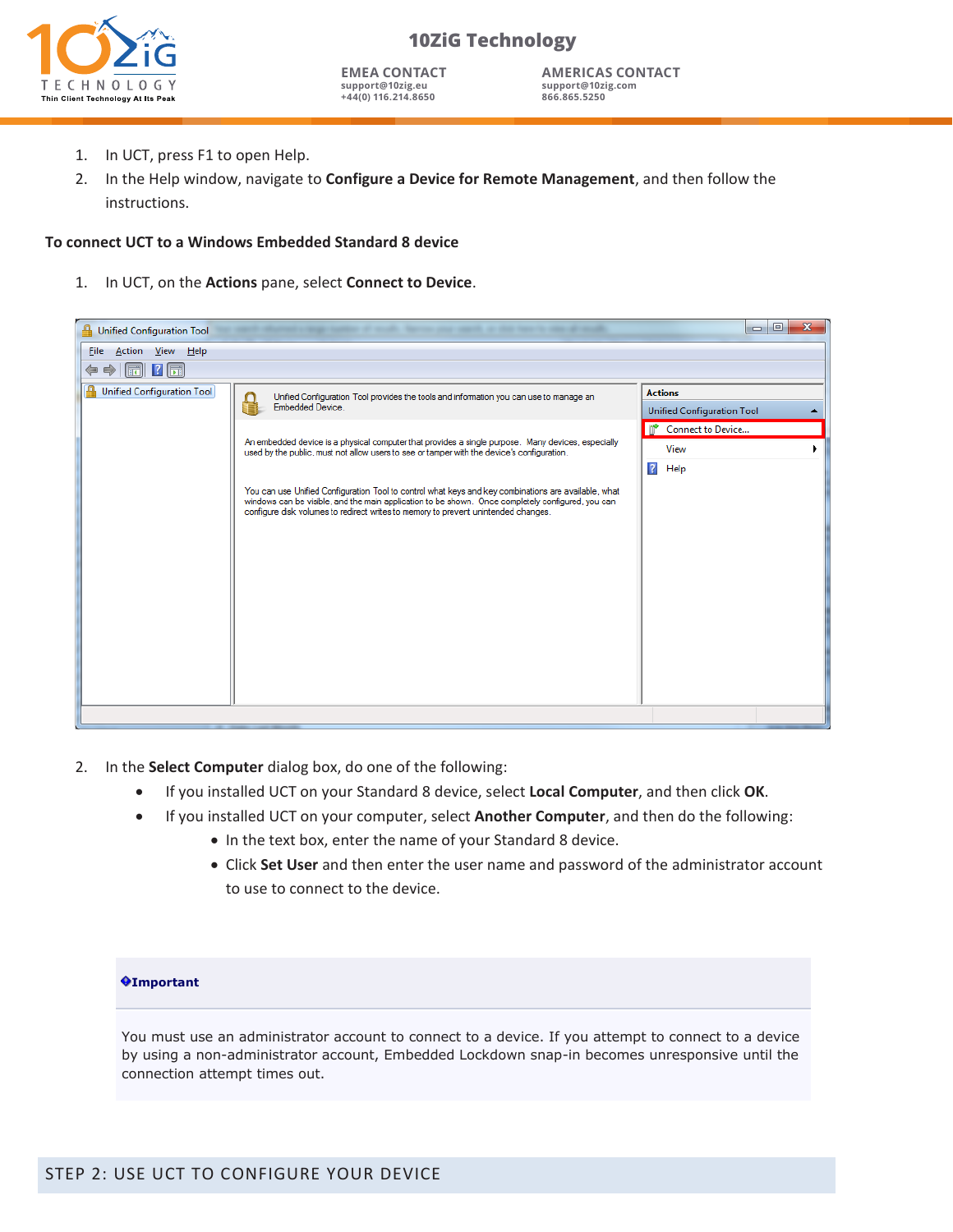

**EMEA CONTACT support@10zig.eu +44(0) 116.214.8650**

**AMERICAS CONTACT support@10zig.com 866.865.5250**

This section walks through examples of configuring lockdown settings on your device. Each example is independent of the other examples, and you can follow them in any order.

## CONFIGURE DIALOG FILTER

You use Dialog Filter to control which pop-up windows and dialog boxes are displayed by the OS.

The easiest way to configure Dialog Filter is to use UCT to capture information about active windows and dialog boxes on your device.

#### **To block the Save As dialog box in Notepad**

- 1. On your device, open Notepad.exe.
- 2. In Notepad, on the **File** menu, click **Save As**, and leave the **Save As** dialog open.
- 3. In UCT, expand **Dialog Filter** and then select **Windows/Dialogs**.
- 4. In the **Actions** pane, click **Refresh** to make sure UCT reflects the current state of the device.
- 5. In the center pane, under **Dialog Name**, right-click **Save As**, point to **Set Action**, and then click **Cancel**.

| <b>Unified Configuration Tool</b>                   |                    |                   |                |        | $\mathbf{x}$<br>$\Box$<br>$\Box$ |  |
|-----------------------------------------------------|--------------------|-------------------|----------------|--------|----------------------------------|--|
| File Action View Help                               |                    |                   |                |        |                                  |  |
| $\boxed{m}$ ? $\boxed{n}$<br>中门                     |                    |                   |                |        |                                  |  |
| <b>Unified Configuration Tool</b>                   | Dialog Name        | Process           | <b>Status</b>  | Action | <b>Actions</b>                   |  |
| F EMBEDDEDDEVICE                                    | C:\Windows\system  | cmd.exe           | Visible        |        | Windows/Dialogs                  |  |
| ▲ <sup>[11</sup> ] Dialog Filter<br>Windows/Dialogs | Save As            | notenad exe       | <b>Visible</b> |        | <b>Default Action</b>            |  |
| Protected Processes                                 | Untitled - Notepad | Set Action        | ٠              | Save   | View                             |  |
| $\triangleright$ $\equiv$ Keyboard Filter           |                    | Protect process   |                | Cancel | Refresh                          |  |
| Shell Launcher                                      |                    | <b>Properties</b> |                | Close  |                                  |  |
| <b>De Unified Write Filter</b>                      |                    | Copy              | $Ctrl + C$     |        | Help                             |  |
|                                                     |                    |                   |                |        | Save As                          |  |
|                                                     |                    |                   |                |        | Set Action                       |  |
|                                                     |                    |                   |                |        | J<br>Properties                  |  |
|                                                     |                    |                   |                |        | <b>Protect process</b>           |  |
|                                                     |                    |                   |                |        | $\sqrt{2}$<br>Help               |  |
|                                                     |                    |                   |                |        |                                  |  |
|                                                     |                    |                   |                |        |                                  |  |
|                                                     |                    |                   |                |        |                                  |  |
|                                                     |                    |                   |                |        |                                  |  |
|                                                     |                    |                   |                |        |                                  |  |

6.

On your device, in Notepad, verify that you cannot open the **Save As** dialog box.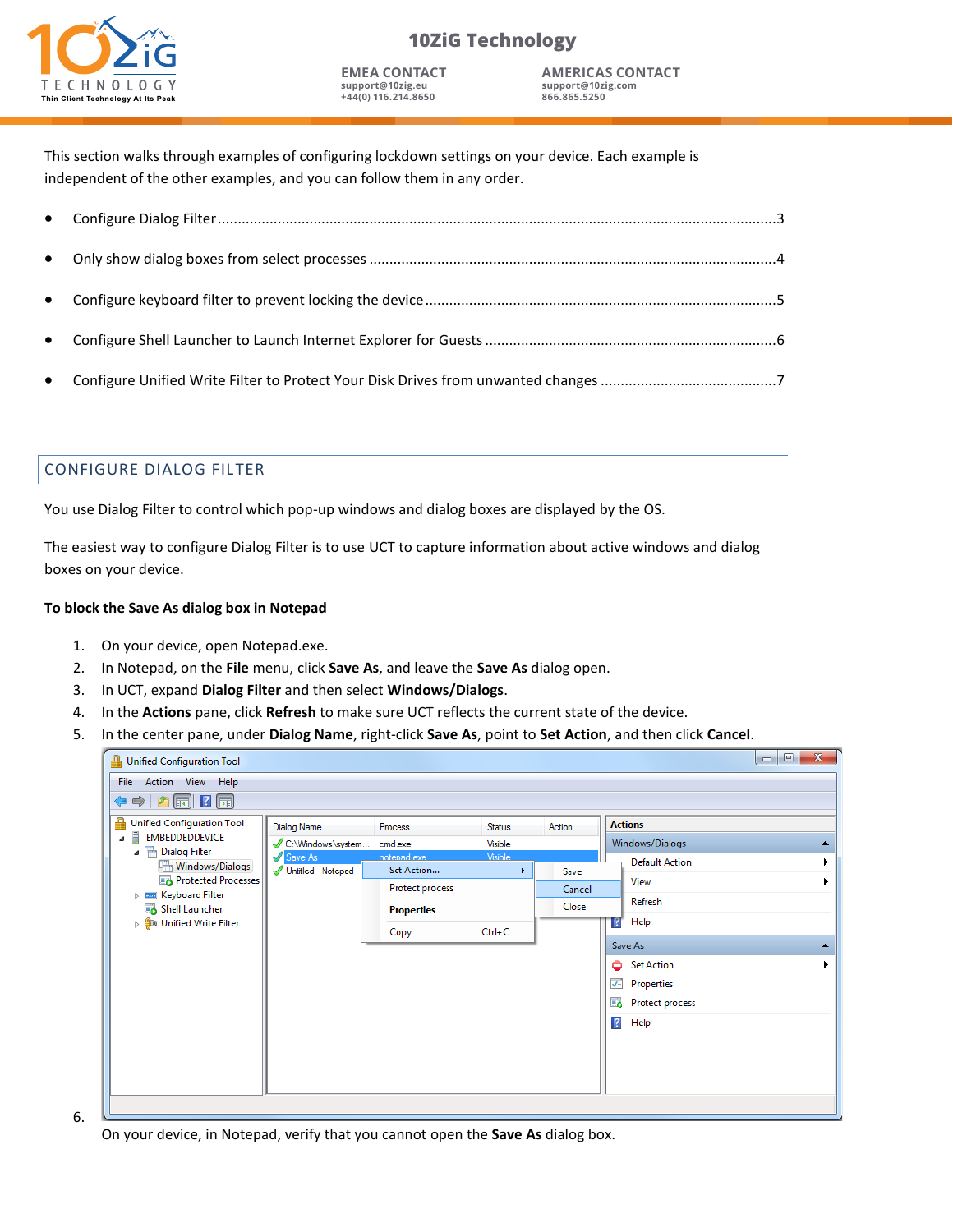

**EMEA CONTACT support@10zig.eu +44(0) 116.214.8650**

**AMERICAS CONTACT support@10zig.com 866.865.5250**

## ONLY SHOW DIALOG BOXES FROM SELECT PROCESSES

You can configure Dialog Filter to hide all non-administrator dialog boxes and windows except for those opened by selected processes. You do this by marking specific processes as protected and then setting the default action to close. Marking a process as protected means that the default action is not applied to any window or dialog that is created by that process.

Before setting the dialog boxes or windows to close, be sure to view the processes running on your device and protect the critical processes in order to avoid unexpected behavior. For example, if you are using the Windows 8 Shell, you must add C:\windows\explorer.exe to the protected processes list to avoid loss of shell functionality, such as the Start menu and the charms bar.

#### **Important:**

If you run UCT on your device, you must protect the mmc.exe process to allow UCT to continue to run.

#### **To close all dialog boxes except those opened by Internet Explorer**

- 1. On your device, start Internet Explorer.
- 2. In UCT, expand **Dialog Filter** and then select **Windows/Dialogs**.
- 3. In the **Actions** pane, click **Refresh** to make sure UCT reflects the current state of the device.
- 4. In the center pane, under **Process**, right-click **iexplore.exe** , and then click **Protect process**.

| <b>Unified Configuration Tool</b>                                                                                                                                                                                                 |                                                                                                    |                                                   |      |                                                                                                                                                     | $\mathbf{x}$<br>▣<br>$\qquad \qquad \blacksquare$ |
|-----------------------------------------------------------------------------------------------------------------------------------------------------------------------------------------------------------------------------------|----------------------------------------------------------------------------------------------------|---------------------------------------------------|------|-----------------------------------------------------------------------------------------------------------------------------------------------------|---------------------------------------------------|
| File Action View Help<br>$\boxed{m}$ ? $\boxed{m}$<br>中方<br>⇚                                                                                                                                                                     |                                                                                                    |                                                   |      |                                                                                                                                                     |                                                   |
| Unified Configuration Tool<br>Ħ<br>EMBEDDEDDEVICE<br>◢<br>▲ <sup>[11</sup> ] Dialog Filter<br>Windows/Dialogs<br>Protected Processes<br>$\triangleright$ $\equiv$ Keyboard Filter<br>Shell Launcher<br>Unified Write Filter<br>Þ. | <b>Dialog Name</b><br>Bing - Windows Internet Explorer<br>C:\Windows\system32\cmd.exe<br>X Save As | Process<br>iexplore.exe<br>cmd.exe<br>notepad.exe | Copy | <b>Actions</b><br><i>Mindows/Dialogs</i><br>Set Action<br>Protect process<br><b>Properties</b><br>$Ctrl + C$                                        |                                                   |
|                                                                                                                                                                                                                                   |                                                                                                    |                                                   |      | Bing - Windows Internet Explorer<br><b>Set Action</b><br>٥<br>$\overline{\checkmark}$<br>Properties<br><b>Protect process</b><br>$\sqrt{2}$<br>Help |                                                   |
|                                                                                                                                                                                                                                   | m.<br>$\overline{ }$                                                                               |                                                   | ь    |                                                                                                                                                     |                                                   |

- 5. If Shell Launcher is installed on your device, under **Process**, right-click your shell, for example cmd.exe in the previous screenshot, and then click **Protect process**.
- 6. In the left pane, expand **Dialog Filter** and then click **Protected Processes**.
- 7. In the **Actions** pane, click **Default Action** and then click **Close.**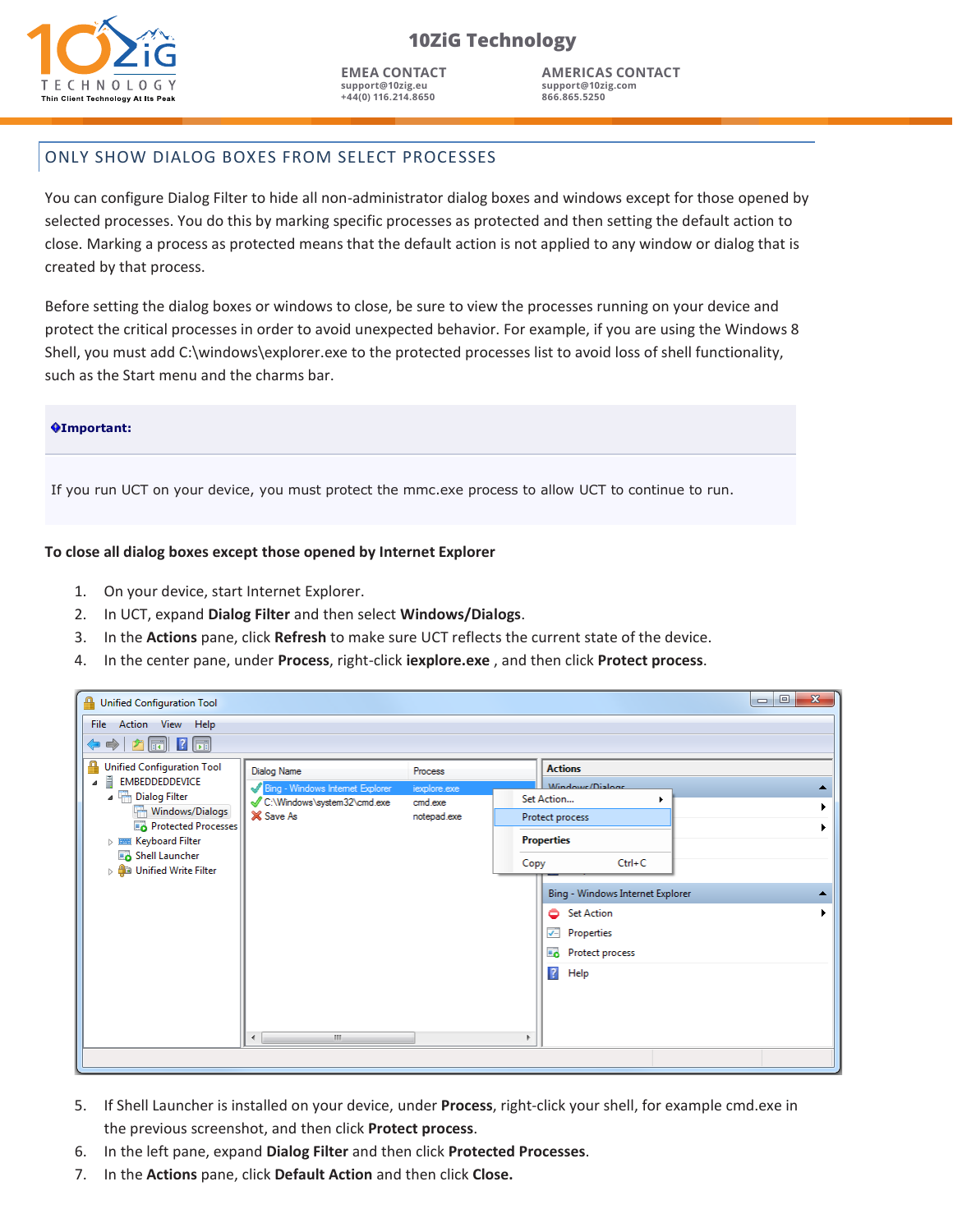

**EMEA CONTACT support@10zig.eu +44(0) 116.214.8650**

**AMERICAS CONTACT support@10zig.com 866.865.5250**

| <b>Unified Configuration Tool</b><br>File Action View Help<br>$\boxed{1}$ ? $\boxed{1}$    |                          |                                    | $\begin{array}{c c c c c c} \hline \multicolumn{3}{c }{\mathbf{0}} & \multicolumn{3}{c }{\mathbf{0}} \end{array}$<br>$\overline{\mathbf{x}}$ |            |              |
|--------------------------------------------------------------------------------------------|--------------------------|------------------------------------|----------------------------------------------------------------------------------------------------------------------------------------------|------------|--------------|
| ₽<br><b>Unified Configuration Tool</b><br>Ē<br><b>EMBEDDEDDEVICE</b><br>A<br>Dialog Filter | Process Name<br>comd.exe | Path<br>C:\Windows\System32        | <b>Actions</b><br><b>Protected Processes</b><br>▲                                                                                            |            |              |
| Windows/Dialogs                                                                            | explore.exe              | C:\Program Files\internet explorer | <b>Default Action</b>                                                                                                                        |            | Show         |
| Protected Processes<br><b>DE Keyboard Filter</b><br>Shell Launcher                         |                          |                                    | Protect a different process                                                                                                                  | $\sqrt{2}$ | <b>Close</b> |
|                                                                                            |                          |                                    | View                                                                                                                                         |            |              |
| <b>De Buller</b> Unified Write Filter                                                      |                          |                                    | $\mathbf{G}$<br>Refresh                                                                                                                      |            |              |
|                                                                                            | $\leftarrow$             | m.                                 | $\overline{?}$<br>Help                                                                                                                       |            |              |
| Set default action to close all windows/dialogs.                                           |                          |                                    |                                                                                                                                              |            |              |

On your device, all non-administrator windows will automatically close when opened, except for windows opened by Internet Explorer. If you have marked other processes that you have marked as protected they will also automatically close.

# CONFIGURE KEYBOARD FILTER TO PREVENT LOCKING THE DEVICE

You can use Keyboard Filter to lock down specific key combinations on your device, for example to block Ctrl+Alt+Del or Windows logo key+L so that users cannot lock the device.

### **To block key combinations that can lock the device**

- 1. In UCT, expand **Keyboard Filter** and then select **Security Keys**.
- 2. In the center pane, under **Blocked Key**, right-click **Ctrl+Alt+Del**, and then click **Block Keys**.
- 3. In the center pane, under **Blocked Key**, right-click **Win+L**, and then click **Block Keys**.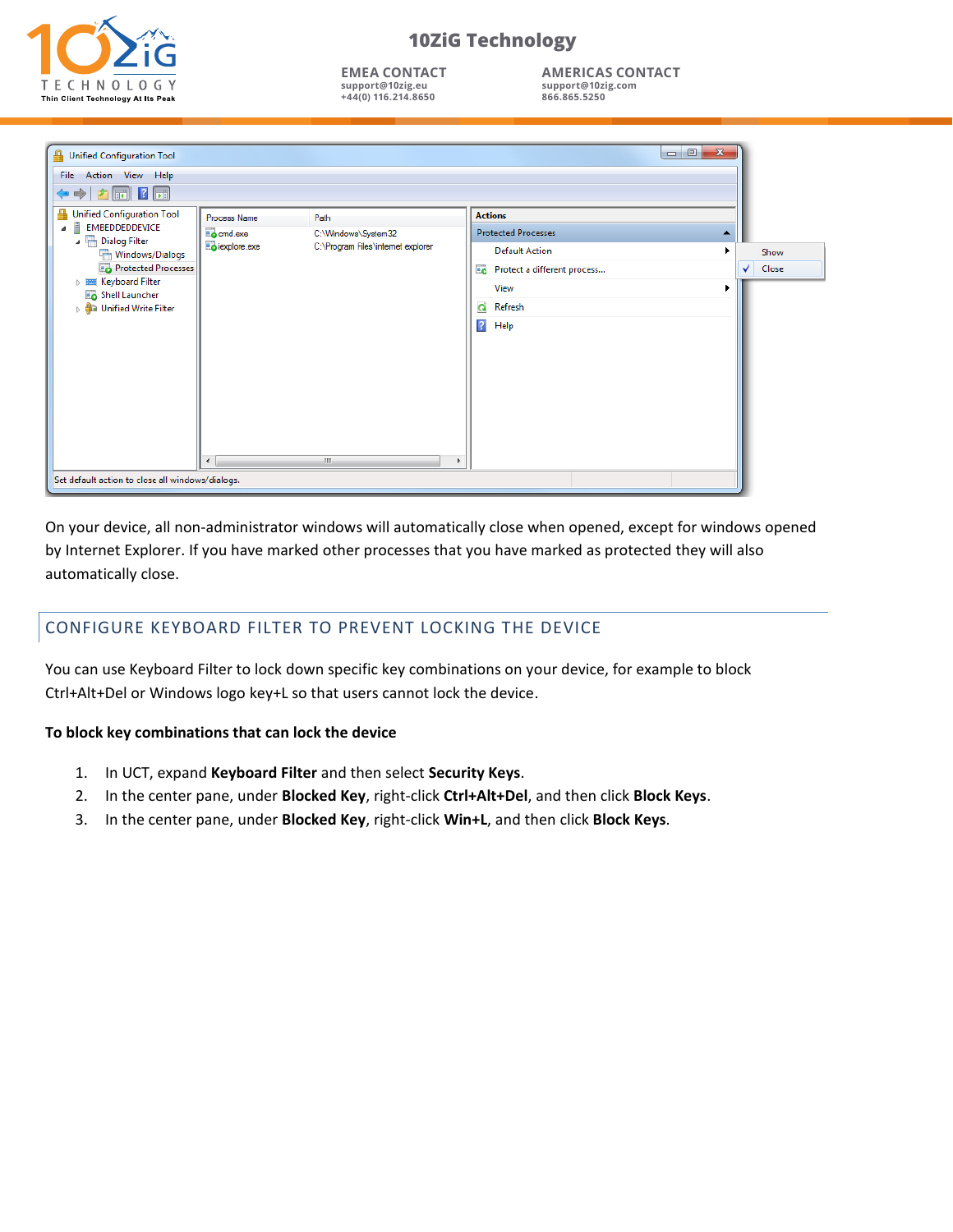

**EMEA CONTACT support@10zig.eu +44(0) 116.214.8650**

**AMERICAS CONTACT support@10zig.com 866.865.5250**

| <b>Unified Configuration Tool</b>                 |                                            |                      |                     | $\Box$ e<br>$\mathbf{x}$   |
|---------------------------------------------------|--------------------------------------------|----------------------|---------------------|----------------------------|
| Action View Help<br><b>File</b>                   |                                            |                      |                     |                            |
| $\mathbf{?}$ $\Box$<br>Fil                        |                                            |                      |                     |                            |
| ≞<br><b>Unified Configuration Tool</b>            | <b>Blocked Key</b>                         | <b>Filter Status</b> | Description         | <b>Actions</b>             |
| Ě<br>EMBEDDEDDEVICE<br>◢                          | Ctrl+Alt+Del                               | Blocked              | Secure Desktop      | Security Keys<br>▲         |
| Dialog Filter<br>▲ <b>I Keyboard Filter</b>       | Shift+Ctrl+Esc                             | Allowed<br>Allowed   | <b>Task Manager</b> | <b>Block all keys</b>      |
| <b>EEE</b> Accessibility Keys                     | $\sqrt{\text{Win+L}}$<br><b>Block Keys</b> |                      | Lock Console        | Allow all keys             |
| <b>EXECUTE: Application Keys</b>                  | Allow Keys                                 |                      |                     | View<br>▶                  |
| <b>EE Browser Keys</b><br>Extended Shell Keys     |                                            |                      |                     | $\mathbf{Q}$<br>Refresh    |
| <b>EEE</b> Media Keys                             |                                            |                      |                     | $\sqrt{2}$<br>Help         |
| <b>EE Modifier Keys</b>                           |                                            |                      |                     |                            |
| <b>EXECUTITY Keys</b>                             |                                            |                      |                     | $Win+L$<br>ᇫ               |
| <b>EEE</b> Shell Keys<br><b>EE All Keys</b>       |                                            |                      |                     | <b>Block this key</b><br>٥ |
| <b>AD</b> Custom Keys                             |                                            |                      |                     | $\overline{R}$<br>Help     |
| <b>AD</b> Custom Scan Codes                       |                                            |                      |                     |                            |
| Shell Launcher<br><b>De Burner Strate Littler</b> |                                            |                      |                     |                            |
|                                                   |                                            |                      |                     |                            |
|                                                   |                                            |                      |                     |                            |
|                                                   |                                            |                      |                     |                            |
| $\leftarrow$<br>m.<br>Þ.                          | $\rightarrow$                              | Ш                    |                     | b.                         |
|                                                   |                                            |                      |                     |                            |
|                                                   |                                            |                      |                     |                            |

4. On your device, verify that you cannot lock the screen by pressing Win+L or Ctrl+Alt+Del.

# CONFIGURE SHELL LAUNCHER TO LAUNCH INTERNET EXPLORER FOR GUESTS

You can use Shell Launcher to launch a custom program as the shell instead of the standard Windows 8 shell. You can configure specific shells to be launched for specific users or for user groups.

#### **To configure Shell Launcher to launch Internet Explorer as the shell for Guest accounts**

- 1. In UCT, navigate to **Shell Launcher**.
- 2. In the **Actions** pane, click **Add a shell**.
- 3. In the Shell Launcher dialog box, in **User or Group Name**, click **Edit**.
- 4. In the **Browse Groups and Users** dialog box, under **Local Accounts**, select **Guests**, and then click **OK**.

| <b>Browse Groups and Users</b>             | ж            |
|--------------------------------------------|--------------|
| <b>O</b> Local Accounts                    |              |
| Name<br>providing representative           | ▴            |
| Cryptographic Operators                    | Ξ            |
| Distributed COM Users<br>Event Log Readers |              |
| <b>Cuests</b>                              |              |
| Hyper-V Administrators<br><b>MIS_IUSRS</b> |              |
| Domain Accounts                            |              |
|                                            | Browse       |
|                                            |              |
|                                            | OK<br>Cancel |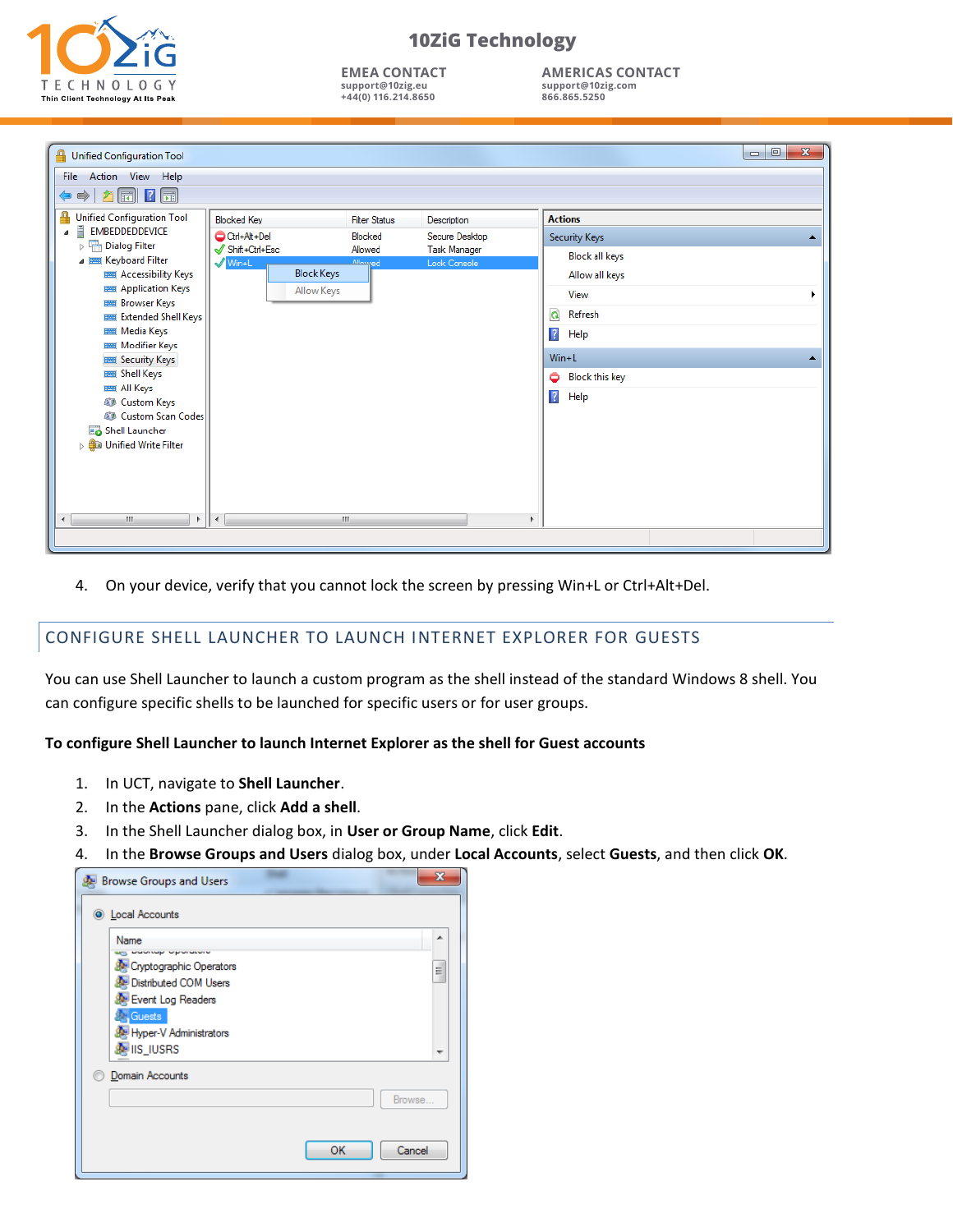

**EMEA CONTACT support@10zig.eu +44(0) 116.214.8650**

**AMERICAS CONTACT support@10zig.com 866.865.5250**

- 5. In the **Shell Launcher** dialog box, under **Shell Executable**, click **Browse**.
- 6. In the **Select Executable** dialog box, navigate to C:\Program Files\internet explorer, select **iexplore.exe**, and then click **OK**.

| Select Executable                                                                                                                                                                                                                                                                                                                                                          |                                                                                                  |                                                                                           |                                                                | $\mathbf{x}$ |  |
|----------------------------------------------------------------------------------------------------------------------------------------------------------------------------------------------------------------------------------------------------------------------------------------------------------------------------------------------------------------------------|--------------------------------------------------------------------------------------------------|-------------------------------------------------------------------------------------------|----------------------------------------------------------------|--------------|--|
| <b>EMBEDDEDDEVICE</b><br>A.<br>$\equiv$ Local Disk (C:)<br>Ξ<br>Program Files<br>Common F<br>$\overline{+}$<br>internet ex<br>$\equiv$<br>en-us<br>signup<br>Microsoft.IE<br>$\overline{+}$<br>Reference<br>$\overline{+}$<br>Windows<br>$\overline{+}$<br>Windows<br>Windows<br>$\overline{+}$<br>Windows<br>sources<br>田<br>田<br>users<br>windows<br>$\overline{+}$<br>m | Name<br>extexport.exe<br>iediagcmd.exe<br>einstal.exe<br>ielowutil.exe<br><b>EN</b> lexplore.exe | Date<br>6/29/2012 7:4<br>6/29/2012 7:5<br>6/29/2012 7:4<br>6/29/2012 7:4<br>6/29/2012 7:5 | <b>Size</b><br>24.0 KB<br>312 KB<br>456 KB<br>217 KB<br>745 KB |              |  |
| File Name:<br>Applications (*.exe)<br>c:\program files\internet explorer\iexplore.exe                                                                                                                                                                                                                                                                                      |                                                                                                  |                                                                                           |                                                                |              |  |
| Show Hidden Files<br>OK<br>Cancel                                                                                                                                                                                                                                                                                                                                          |                                                                                                  |                                                                                           |                                                                |              |  |

7. In the **Shell Launcher** dialog box, click **OK**.

and persist across device restarts.

UCT now appears as shown in the following figure.

| <b>Unified Configuration Tool</b><br>♣                                                                                                                                                                  |                                                                               |                                                                                                                     | $\Box$<br>$\mathbf{x}$<br>$\Box$                                                                                                 |
|---------------------------------------------------------------------------------------------------------------------------------------------------------------------------------------------------------|-------------------------------------------------------------------------------|---------------------------------------------------------------------------------------------------------------------|----------------------------------------------------------------------------------------------------------------------------------|
| File Action View Help<br>$\Leftrightarrow$ $\triangleright$ $\blacksquare$ $\blacksquare$ $\blacksquare$                                                                                                |                                                                               |                                                                                                                     |                                                                                                                                  |
| Unified Configuration Tool<br>Ē<br>EMBEDDEDDEVICE<br>$\triangleright$ $\frac{\square}{\square \square}$ Dialog Filter<br><b>DEE Keyboard Filter</b><br>Shell Launcher<br><b>De Unified Write Filter</b> | User/Group<br><b>BUILTIN\Guests</b><br><b>O</b> Default Shell<br>$\leftarrow$ | Shell<br>c:\program files\internet explorer\iexplore.exe<br>cmd.exe<br>$\left\langle \mathbf{H}\right\rangle$<br>b. | <b>Actions</b><br>Shell Launcher<br>$\blacktriangleright$<br>Export<br>Add a shell<br>View<br>Q<br>Refresh<br>$\sqrt{2}$<br>Help |
|                                                                                                                                                                                                         |                                                                               |                                                                                                                     |                                                                                                                                  |

8. On your device, sign in as a guest, and then verify that Internet Explorer is launched as the shell.

# CONFIGURE UNIFIED WRITE FILTER TO PROTECT YOUR DISK DRIVES FROM UNWANTED CHANGES

You can use Unified Write Filter (UWF) to protect your storage media, such as disk drives, from unwanted writes and changes. You can also add file and registry exclusions to allow specific files and registry entries to be updated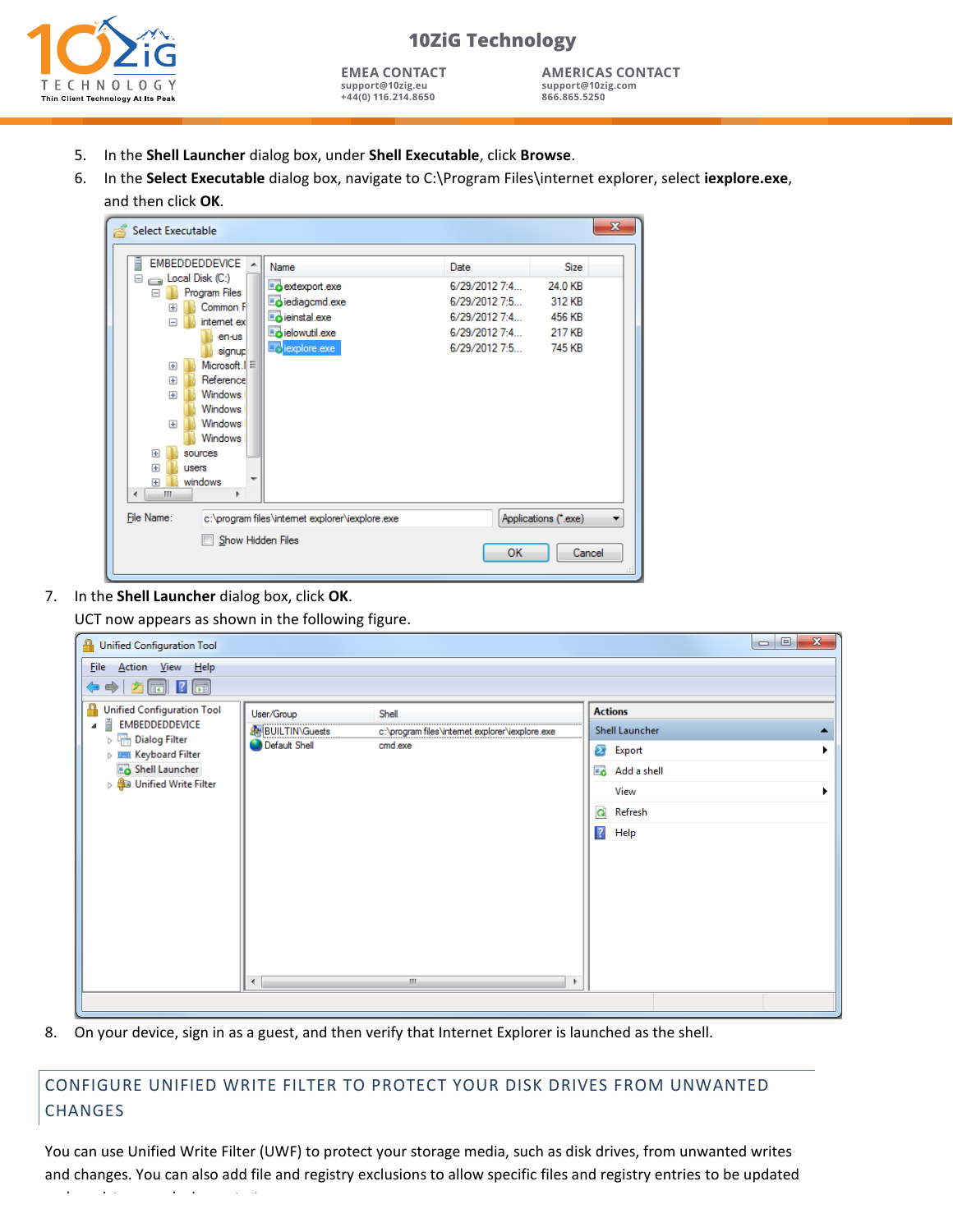

**EMEA CONTACT support@10zig.eu +44(0) 116.214.8650**

**AMERICAS CONTACT support@10zig.com 866.865.5250**

There are some files and folders that cannot be excluded. For more information, press F1 to open the help topic which contains the list of files and folders that cannot be excluded.

In the following example, you create three example text files on your device in order to demonstrate how to protect your disk while allowing specific files to be changed on the disk.

### **To enable UWF protection on the C: drive and allow changes to specific files to persist across device restarts**

#### **Important:**

In this procedure, you use Notepad to modify files. Make sure that Dialog Filter has the default setting set to **Show**, and that no dialogs for notepad.exe are blocked. For more information, see CONFIGURE DIALOG FILTER and ONLY SHOW DIALOG BOXES FROM SELECT PROCESSES in this document.

- 1. In UCT, navigate to **Unified Write Filter**.
- 2. In the center pane, make sure that UWF is disabled. If UWF is not currently disabled, click **Disable Unified Write Filter**, and then restart your device.

| <b>Unified Configuration Tool</b>                                                                                                           |                                 |                    |                        | $\mathbf{x}$<br>$\Box$<br>$\blacksquare$                                                                          |
|---------------------------------------------------------------------------------------------------------------------------------------------|---------------------------------|--------------------|------------------------|-------------------------------------------------------------------------------------------------------------------|
| <b>Eile</b><br>Action <u>V</u> iew Help                                                                                                     |                                 |                    |                        |                                                                                                                   |
| $\Leftrightarrow$ $\blacktriangleright$ $\parallel$ $\blacksquare$ $\parallel$ $\parallel$ $\parallel$<br><b>Unified Configuration Tool</b> |                                 |                    |                        | <b>Actions</b>                                                                                                    |
| E<br>EMBEDDEDDEVICE<br>4                                                                                                                    | X Unified Write Filter Disabled |                    |                        | <b>Unified Write Filter</b>                                                                                       |
| Dialog Filter                                                                                                                               | Setting Type                    | Current Value      | Pending Value After Re | $\sum_{i=1}^{n}$<br>Export                                                                                        |
| <b>DEE Keyboard Filter</b><br>Shell Launcher<br><b>De Unified Write Filter</b>                                                              | Overlay Size<br>Overlay Storage | 1024<br><b>RAM</b> | 1024<br><b>RAM</b>     | <b>Enable Unified Write Filter</b><br>Enable HORM<br>Edit overlay properties<br>J−<br>View<br>$\alpha$<br>Refresh |
|                                                                                                                                             |                                 |                    |                        | $\overline{?}$<br>Help                                                                                            |

- 3. On your device, create a new folder **C:\UWF test**.
- 4. On your device, in the new folder C:\UWF test, create three new empty text files, **ExampleOne.txt**, **ExampleTwo.txt**, and **ExampleThree.txt**.
- 5. In UCT, in the **Actions** pane, click **Enable Unified Write Filter**. Do not restart your device yet.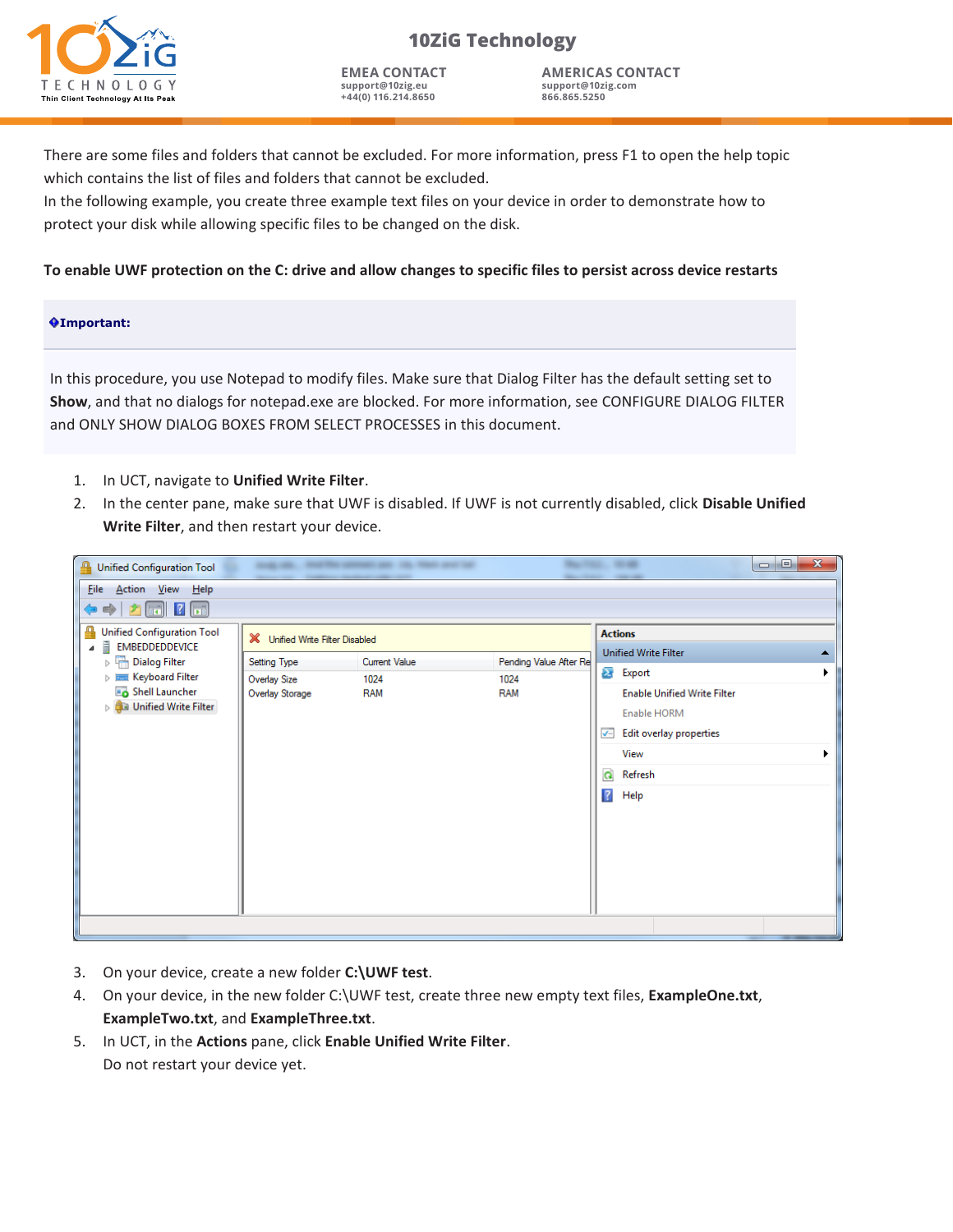

**EMEA CONTACT support@10zig.eu +44(0) 116.214.8650**

**AMERICAS CONTACT support@10zig.com 866.865.5250**

| Unified Configuration Tool                               |                                 | -<br><b>College College</b> |                        | $\mathbf{x}$<br>$\begin{tabular}{c} \multicolumn{1}{c} {\textbf{a}} & \multicolumn{1}{c} {\textbf{b}} \\ \multicolumn{1}{c} {\textbf{b}} & \multicolumn{1}{c} {\textbf{c}} \\ \multicolumn{1}{c} {\textbf{c}} & \multicolumn{1}{c} {\textbf{c}} \\ \multicolumn{1}{c} {\textbf{c}} & \multicolumn{1}{c} {\textbf{c}} \\ \multicolumn{1}{c} {\textbf{c}} & \multicolumn{1}{c} {\textbf{c}} \\ \multicolumn{1}{c} {\textbf{c}} & \multicolumn{1}{c} {\textbf{c}} \\ \multicolumn{1}{c} {\textbf{c}} & \multicolumn$<br>-<br>-- |
|----------------------------------------------------------|---------------------------------|-----------------------------|------------------------|------------------------------------------------------------------------------------------------------------------------------------------------------------------------------------------------------------------------------------------------------------------------------------------------------------------------------------------------------------------------------------------------------------------------------------------------------------------------------------------------------------------------------|
| Action View Help<br><b>Eile</b>                          |                                 |                             |                        |                                                                                                                                                                                                                                                                                                                                                                                                                                                                                                                              |
| $\mathbf{E}$ $\mathbf{E}$ $\mathbf{E}$<br>$\Rightarrow$  |                                 |                             |                        |                                                                                                                                                                                                                                                                                                                                                                                                                                                                                                                              |
| Q<br>Unified Configuration Tool<br>Ē<br>EMBEDDEDDEVICE   | X Unified Write Filter Disabled |                             |                        | <b>Actions</b>                                                                                                                                                                                                                                                                                                                                                                                                                                                                                                               |
| $\triangleright$ $\frac{\square}{\square}$ Dialog Filter | Setting Type                    | <b>Current Value</b>        | Pending Value After Re | <b>Unified Write Filter</b>                                                                                                                                                                                                                                                                                                                                                                                                                                                                                                  |
| $\triangleright$ $\equiv$ Keyboard Filter                | Overlay Size                    | 1024                        | 1024                   | $\mathbf{z}$<br>Export                                                                                                                                                                                                                                                                                                                                                                                                                                                                                                       |
| Shell Launcher                                           | Overlay Storage                 | <b>RAM</b>                  | <b>RAM</b>             | <b>Enable Unified Write Filter</b>                                                                                                                                                                                                                                                                                                                                                                                                                                                                                           |
| <b>De Unified Write Filter</b>                           |                                 |                             |                        | Enable HORM                                                                                                                                                                                                                                                                                                                                                                                                                                                                                                                  |
|                                                          |                                 |                             |                        | Edit overlay properties<br>$\overline{ }$                                                                                                                                                                                                                                                                                                                                                                                                                                                                                    |
|                                                          |                                 |                             |                        | View                                                                                                                                                                                                                                                                                                                                                                                                                                                                                                                         |
|                                                          |                                 |                             |                        | Q<br>Refresh                                                                                                                                                                                                                                                                                                                                                                                                                                                                                                                 |
|                                                          |                                 |                             |                        | $\sqrt{2}$<br>Help                                                                                                                                                                                                                                                                                                                                                                                                                                                                                                           |
|                                                          |                                 |                             |                        |                                                                                                                                                                                                                                                                                                                                                                                                                                                                                                                              |
|                                                          |                                 |                             |                        |                                                                                                                                                                                                                                                                                                                                                                                                                                                                                                                              |
|                                                          |                                 |                             |                        |                                                                                                                                                                                                                                                                                                                                                                                                                                                                                                                              |
|                                                          |                                 |                             |                        |                                                                                                                                                                                                                                                                                                                                                                                                                                                                                                                              |
|                                                          |                                 |                             |                        |                                                                                                                                                                                                                                                                                                                                                                                                                                                                                                                              |
|                                                          |                                 |                             |                        |                                                                                                                                                                                                                                                                                                                                                                                                                                                                                                                              |
|                                                          |                                 |                             |                        |                                                                                                                                                                                                                                                                                                                                                                                                                                                                                                                              |
|                                                          |                                 |                             |                        |                                                                                                                                                                                                                                                                                                                                                                                                                                                                                                                              |

- 6. In the left pane, navigate to **Volumes**.
- 7. In the center pane, right-click **Local Disk (C:)** and then click **Protect**.

| <b>Unified Configuration Tool</b>                                                                                                                                                                                                                                                                                                   |                                                                                                                                                                | <b>THE R. P. LEWIS CO., LANSING MICH.</b><br> |                                           | $= 0$<br>$\mathbf{x}$                                                                                                                                                                                               |  |  |  |
|-------------------------------------------------------------------------------------------------------------------------------------------------------------------------------------------------------------------------------------------------------------------------------------------------------------------------------------|----------------------------------------------------------------------------------------------------------------------------------------------------------------|-----------------------------------------------|-------------------------------------------|---------------------------------------------------------------------------------------------------------------------------------------------------------------------------------------------------------------------|--|--|--|
| Action <u>V</u> iew Help<br><b>File</b>                                                                                                                                                                                                                                                                                             |                                                                                                                                                                |                                               |                                           |                                                                                                                                                                                                                     |  |  |  |
| $\boxed{m}$ ? $\boxed{m}$<br>$\Rightarrow$<br>$\mathbb{Z}$<br>₽<br>Unified Configuration Tool<br>Ē<br>EMBEDDEDDEVICE<br><b>The Dialog Filter</b><br>$\triangleright$<br><b>DEE Keyboard Filter</b><br>Shell Launcher<br><b>Bu Unified Write Filter</b><br>◢<br>Volumes<br>層<br><b>File Exclusions</b><br><b>Registry Exclusions</b> | √<br>Unified Write Filter Enabled after reboot<br>In order for changes to take affect, a reboot is required.<br><b>Volume Name</b><br><b>D</b> Local Disk (C:) | Status<br>Unprotected                         | Reboot Now<br>Pending Reboot<br>Protected | <b>Actions</b><br><b>Volumes</b><br>▴<br><b>Disable Unified Write Filter</b><br>Enable HORM<br>Edit overlay properties<br>$\overline{\smile}$<br>View<br>Q<br>Refresh<br>$\sqrt{2}$<br>Help<br>Local Disk (C:)<br>▴ |  |  |  |
|                                                                                                                                                                                                                                                                                                                                     |                                                                                                                                                                |                                               |                                           | X Unprotect<br>$\sqrt{2}$<br>Help                                                                                                                                                                                   |  |  |  |

8. In the center pane, click **Reboot Now** to restart your device.

Wait for your device to restart, and for UCT to reload the configuration information.

- 9. In UCT, navigate to **File Exclusions**.
- 10. In the **Actions** pane, click **Add file**.
- 11. In the **Add file** dialog box, browse to C:\UWF test, select **ExampleTwo.txt**, and then click **OK**.